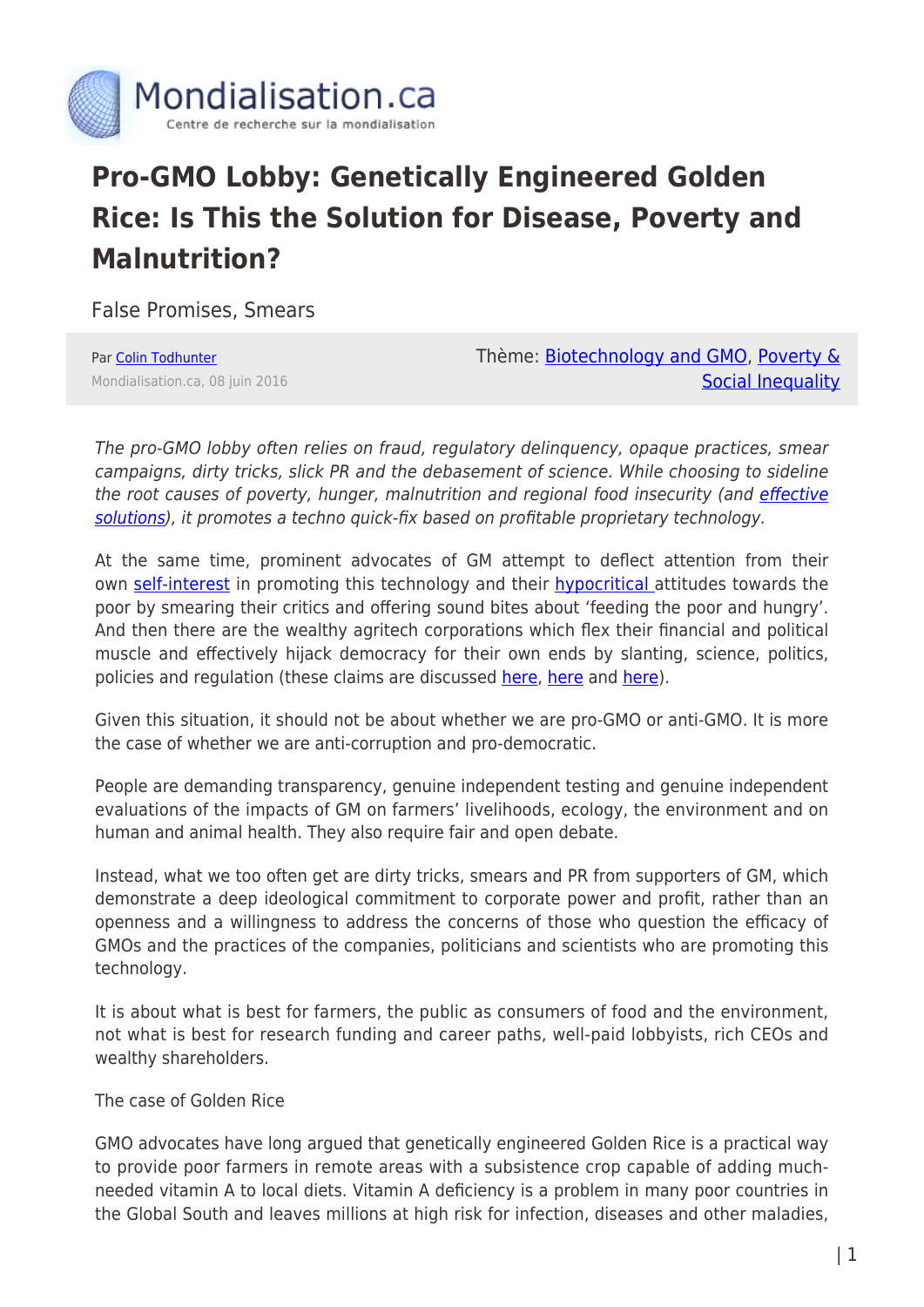such as blindness.

Some scientists believe that Golden Rice, which has been developed with funding from the Rockefeller Foundation, could help save the lives of around 670,000 children who die each year from Vitamin A deficiency and another 350,000 who go blind.

Meanwhile, critics say there are serious issues with Golden Rice and that alternative approaches to tackling vitamin A deficiency should be implemented. Greenpeace and other environmental groups say the claims being made by the pro-Golden Rice lobby are misleading and are oversimplifying the actual problems in combating vitamin A deficiency. Moreover, they argue that the Golden Rice programme is diverting attention from other more effective solutions.

Many critics regard Golden Rice as an over-hyped Trojan horse that biotechnology corporations and their allies hope will pave the way for the global approval of other more profitable GMO crops. The Rockefeller Foundation might be regarded as a 'charitable' entity but its [track record](https://www.nexusmagazine.com/articles/doc_view/88-sowing-the-seeds-of-destruction-part-1) indicates it has been very much part of an agenda which facilitates commercial and geopolitical interests to the detriment of indigenous agriculture and local and national economies.

The pro-Golden Rice lobby's smears and attacks

As Britain's Environment Secretary in 2013, [Owen Paterson claimed](http://www.independent.co.uk/news/uk/politics/opponents-of-third-world-gm-crops-are-wicked-says-environment-secretary-owen-paterson-8877634.html) that opponents of GMOs were "casting a dark shadow over attempts to feed the world". Talking about golden rice, he called for the rapid roll-out of vitamin A-enhanced rice to help prevent the cause of up to a third of the world's child deaths:

GMO It's just disgusting that little children are allowed to go blind and die because of a hang-up by a small number of people about this technology. I feel really strongly about it. I think what they do is absolutely wicked.

Paterson claimed:

There are 17 million farmers, farming 170 million hectares which is 12 per cent of the world's arable area, seven times the surface area of the UK [with GM] and no one has ever brought me a single case of a health problem.

When you think that golden rice has been developed by philanthropists and could have a dramatic impact on children who are going blind from Vitamin A deficiency or dying from Vitamin A deficiency it is absolutely wicked that these environmental groups oppose it. There is no other word for it.

[Paul Evans,](https://au.linkedin.com/in/paul-evans-47338275) a communications and media consultant who promotes Golden Rice via his Twitter account and the Allow Golden Rice Now website, also engages in rhetoric aimed at critics of Golden Rice by calling them "anti-capitalist", "socialist", "nut jobs", "human hating" ideologues and "anti-science", among all the other various falsehoods and misleading statements he makes (see [this](https://twitter.com/search?q=%40paulevans18%20socialists&src=typd) and this).

Then there is his associate, corporate lobbyist Patrick Moore, who forms part of the pro-GMO lobby's attacks on critics of GM. Whether it is Paterson, Mark Lynas, Moore or other prominent attack-dogs for the biotech industry, their rhetoric [takes the well-worn cynically](http://www.spinwatch.org/index.php/issues/science/item/5490-the-repentant-environmentalist-part-3)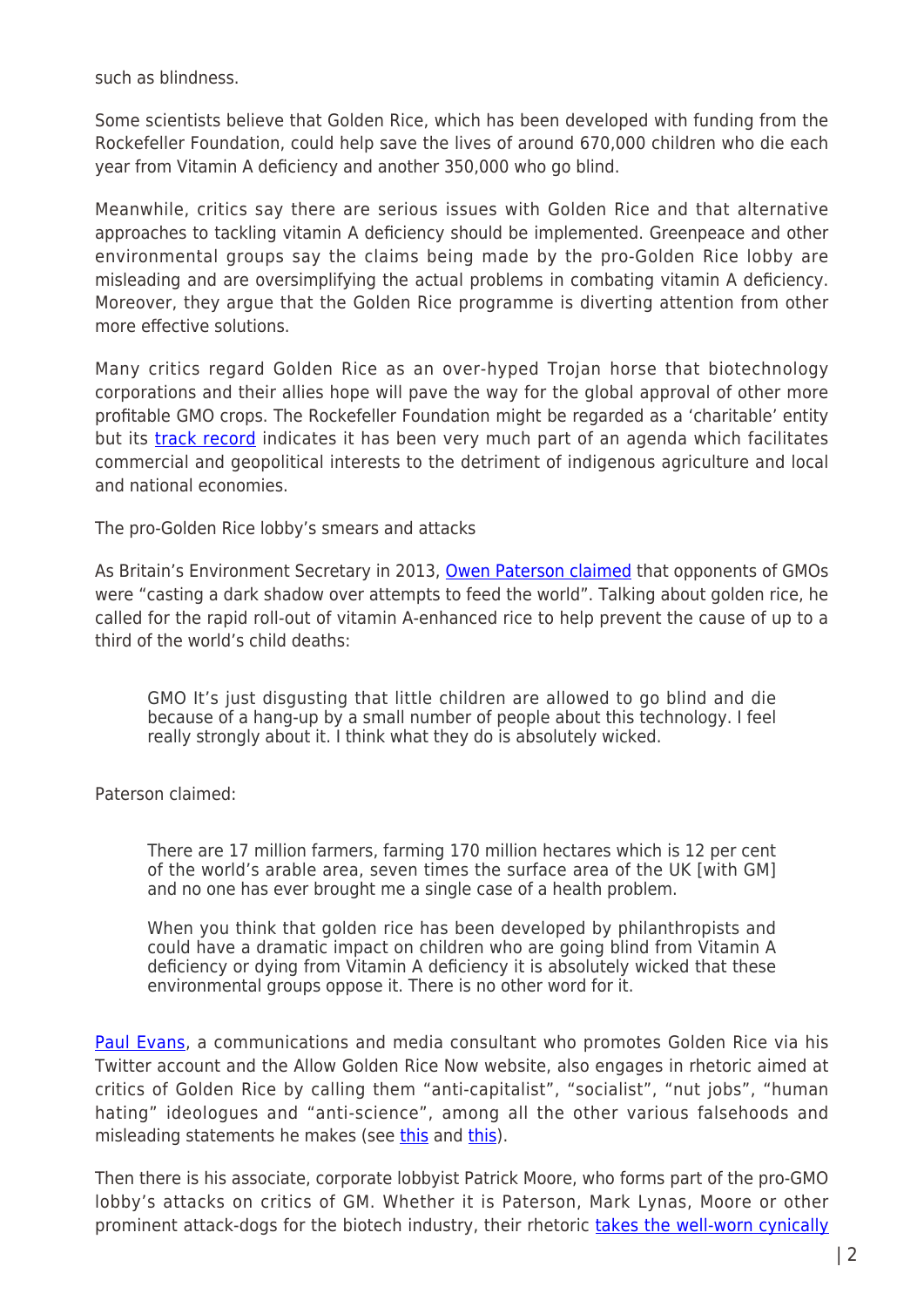[devised PR line](http://www.spinwatch.org/index.php/issues/science/item/5490-the-repentant-environmentalist-part-3) that anti-GMO activists and environmentalists are little more than privileged, affluent people residing in rich countries and are denying the poor the supposed benefits of GM crops.

As of 2010, according to George Monbiot's piece in [The Guardian,](http://www.theguardian.com/environment/georgemonbiot/2010/dec/02/sumatra-rainforest-destruction-patrick-moore) Moore himself made "less than the average corporate lawyer" (which is currently \$98,000 in 2016) and had three homes.

Monbiot wrote:

His services have been widely used not only by controversial companies, but also by the media, for which he writes articles and gives interviews attacking environmental groups and their campaigns. While he is invariably billed as a co-founder of Greenpeace, I have come across only two instances in which viewers or readers are told that he works for companies with an interest in the issues he's discussing.

## Monbiot says:

At one point in our correspondence he asserted: « I do not attack environmentalists, show me an example. » It happened that on the same day he had sent an email to the green group GMWatch, in which he told them: « You are a bunch of murdering bastards. » When I pointed this out to him, he told me: « I made an exception for murdering bastards… Besides which it was not against any particular person but rather at the whole lot of the murdering bastards. »

Moore's attack on GMWatch was in response to an article from May 2009 criticising the way Golden Rice has been abused for PR purposes. People can read all about that [here](http://www.gmwatch.org/golden-rice-could-save-a-million-kids-a-year?id=12932), where Moore says "Your piece on Golden Rice is enough to make one puke." And in further correspondence states "The beta-carotene level is well above required amounts and it is perfectly safe and you are a bunch of murdering bastards. »Moore continued:

… I can see right through you and your anti-human, murderous agenda. If you know of some better way to save millions of people from suffering and death why don't you do something about it you low-life, profiteering on ignorance, murdering creeps?

After 24 years, Golden Rice does not work and opponents are not to blame

So what of golden rice? Are the critics right to raise doubts about its efficacy, safety and the motives of those who are pushing for it? Will it prevent millions of children from going blind or save their lives?

And what about the emotional blackmail employed by supporters of Golden Rice and the abuse directed towards opponents?

In a recent article in the journal **Agriculture& Human Values**, despite the claims of Paterson, Moore Evans and others, Glenn Stone and Dominic Glover find little evidence that anti-GMO activists are to blame for Golden Rice's unfulfilled promises. Golden rice is still years away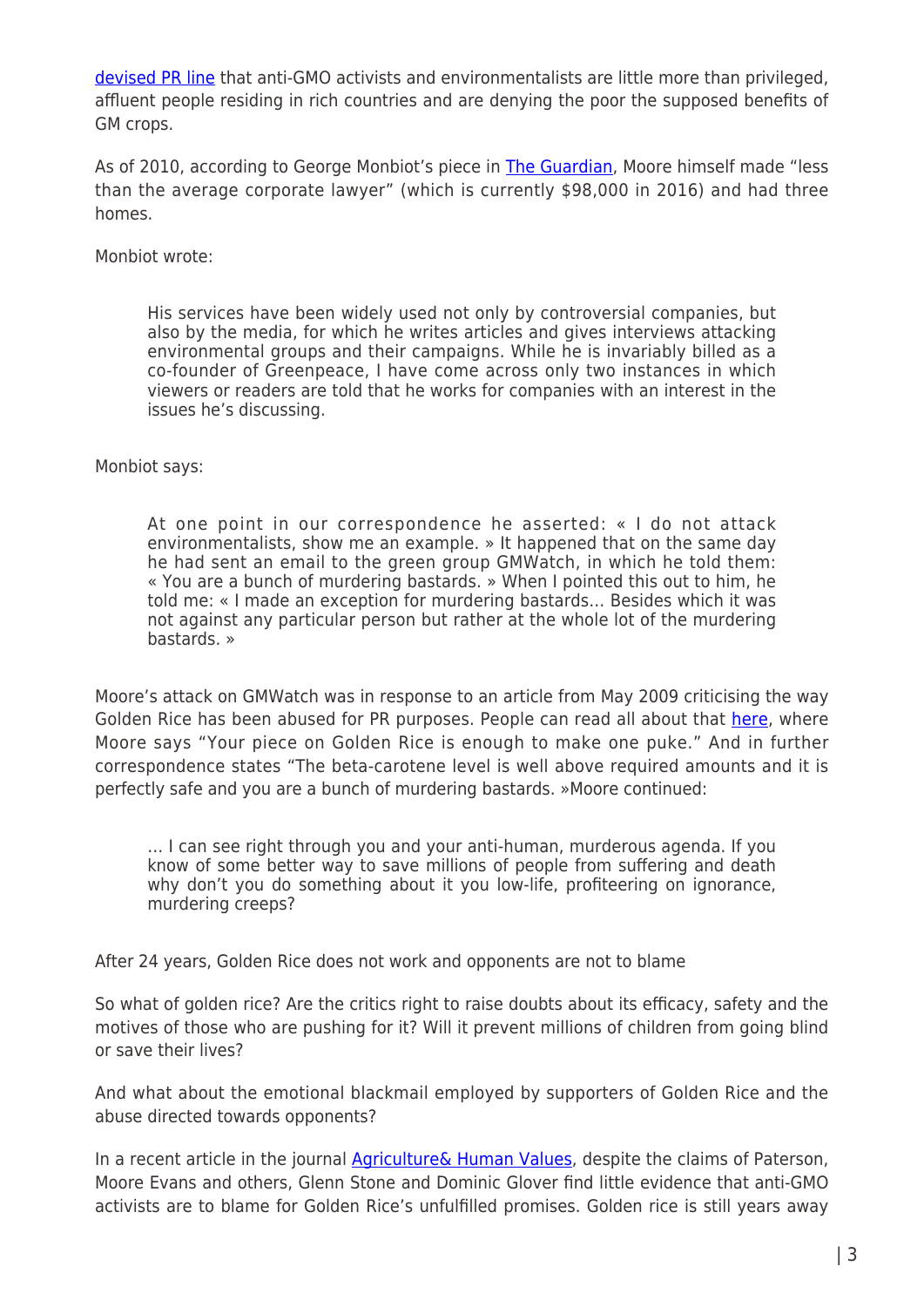from field introduction and even then, may fall short of lofty health benefits claimed by its supporters.

Professor Glenn Stone from Washington University in St. Louis [stated that](http://phys.org/news/2016-06-genetically-golden-rice-falls-short.html):

Golden Rice is still not ready for the market, but we find little support for the common claim that environmental activists are responsible for stalling its introduction. GMO opponents have not been the problem.

Stone adds:

The rice simply has not been successful in test plots of the rice breeding institutes in the Philippines, where the leading research is being done. It has not even been submitted for approval to the regulatory agency, the Philippine Bureau of Plant Industry (BPI).

While activists did destroy one Golden Rice test plot in a 2013 protest, it is unlikely that this action had any significant impact on the approval of Golden Rice.

Stone says:

Destroying test plots is a dubious way to express opposition, but this was only one small plot out of many plots in multiple locations over many years. Moreover, they have been calling Golden Rice critics 'murderers' for over a decade.

Believing that Golden Rice was originally a promising idea backed by good intentions, Stone argued that it deserved a chance to succeed. But, on the back of his research, he argues:

But if we are actually interested in the welfare of poor children – instead of just fighting over GMOs – then we have to make unbiased assessments of possible solutions. The simple fact is that after 24 years of research and breeding, Golden Rice is still years away from being ready for release.

Since 2013, Stone has directed a major Templeton Foundation-funded research project on rice in the Philippines. His research compares Golden Rice to other types of rice developed and cultivated in the Philippines. As part of the Golden Rice initiative, researchers introduce genes into existing rice strains to coax these GMO plants into producing the micronutrient beta carotene in the edible part of the grain.

As Stone and Glover note in the article, researchers continue to have problems developing beta carotene-enriched strains that yield as well as non-GMO strains already being grown by farmers. The two authors point out that it is still unknown if the beta carotene in Golden Rice can even be converted to vitamin A in the bodies of badly undernourished children. There also has been little research on how well the beta carotene in Golden Rice will hold up when stored for long periods between harvest seasons, or when cooked using traditional methods common in remote rural locations.

Stones says that, as the development of Golden Rice creeps along, the Philippines has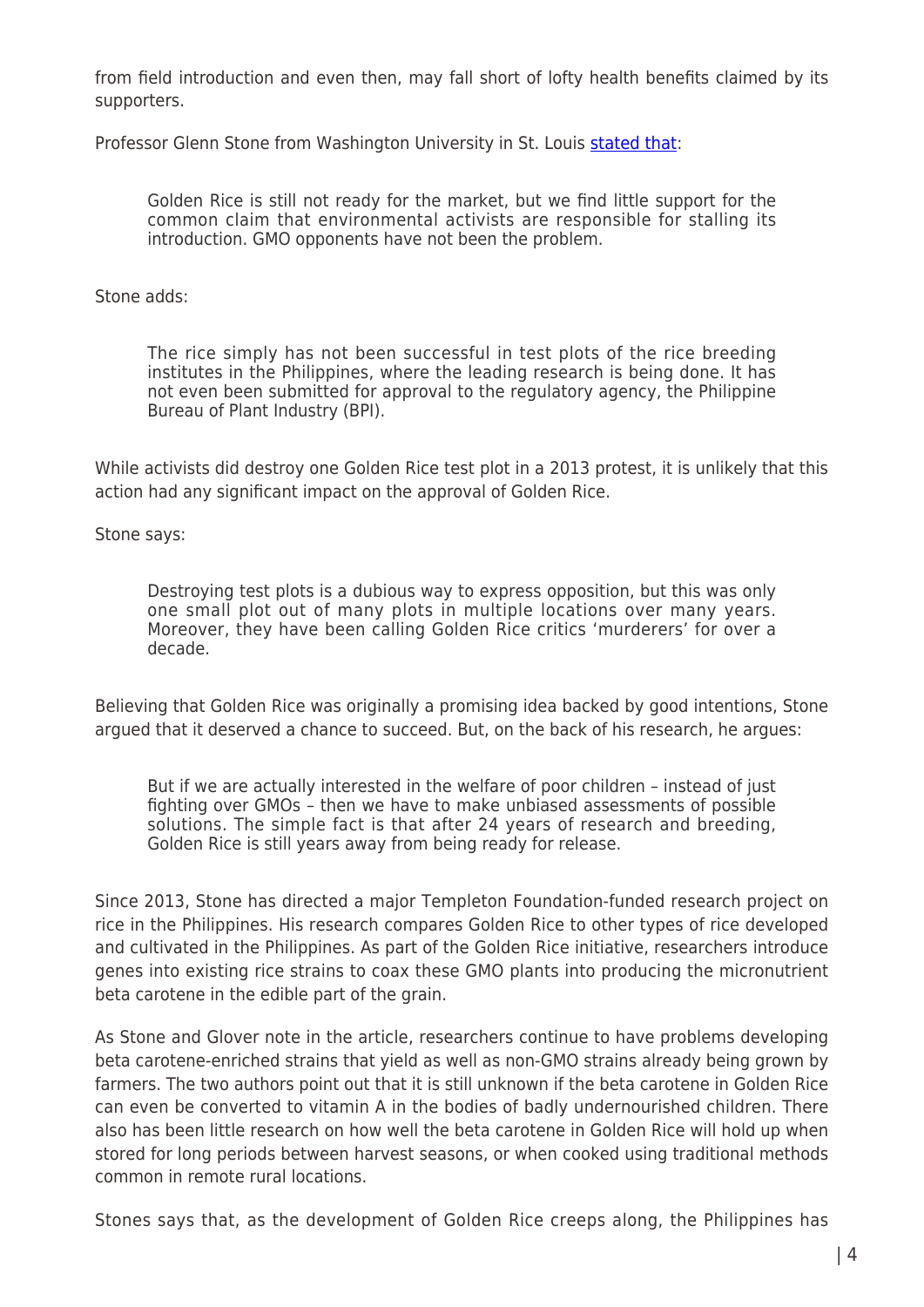managed to slash the incidence of Vitamin A deficiency by non-GMO methods.

Golden Rice: in whose interest?

The evidence presented here might lead us to question why supporters of Golden Rice continue to smear critics and engage in abuse and emotional blackmail when they are not to blame for the failure of Golden Rice to reach the commercial market. It begs the question of whether they capable of carrying out the « unbiased assessments » that Stone mentions.

Whose interests are they really serving in pushing so hard for this technology?

In 2011, Marcia Ishii-Eiteman, a senior scientist with a background in insect ecology and pest management [asked a similar question:](http://www.panna.org/blog/golden-rice-or-trojan-horse)

"Who oversees this ambitious project, which its advocates claim will end the suffering of millions?"

She answered her question by stating:

An elite, so-called "[Humanitarian Board" where Syngenta sits](http://www.goldenrice.org/Content1-Who/who1_humbo.html) – along with the inventors of Golden Rice, Rockefeller Foundation, USAID and public relations and marketing experts, among a handful of others. Not a single farmer, indigenous person or even an ecologist, or sociologist to assess the huge political, social, and ecological implications of this massive experiment. And the leader of IRRI's Golden Rice project is none other than [Gerald Barry](http://www.goldenrice.org/Content1-Who/who_Gerard.html), previously [Director of Research](http://www.lobbywatch.org/profile1.asp?PrId=294) at Monsanto.

What we should be doing is finding out what would be best for malnourished children rather than pushing a failing technology on behalf of transnational agritech companies that has thus far been 24 years in the making.

While highlighting the reasons why Golden Rice would be an economic and ecological disaster for Asia, **Sarojeni V. Rengam**, Executive Director of Pesticide Action Network Asia and the Pacific, also called on the donors and scientists involved to wake up and do the right thing:

Golden Rice is really a 'Trojan horse'; a public relations stunt pulled by the agri-business corporations to garner acceptance of GE crops and food. The whole idea of GE seeds is to make money… we want to send out a strong message to all those supporting the promotion of Golden Rice, especially donor organizations, that their money and efforts would be better spent on restoring natural and agricultural biodiversity rather than destroying it by promoting monoculture plantations and genetically engineered (GE) food crops.

In 2013, the Soil Association [highlighted](http://www.gmwatch.org/news/archive/2013/15115-new-briefing-on-golden-rice-shows-many-better-alternatives) short-term measures that have been successful in reducing vitamin A deficiency, while indicating what could be done in the long-term to eradicate it.

It concluded by saying:

… there are already effective cures for vitamin A deficiency, both short-term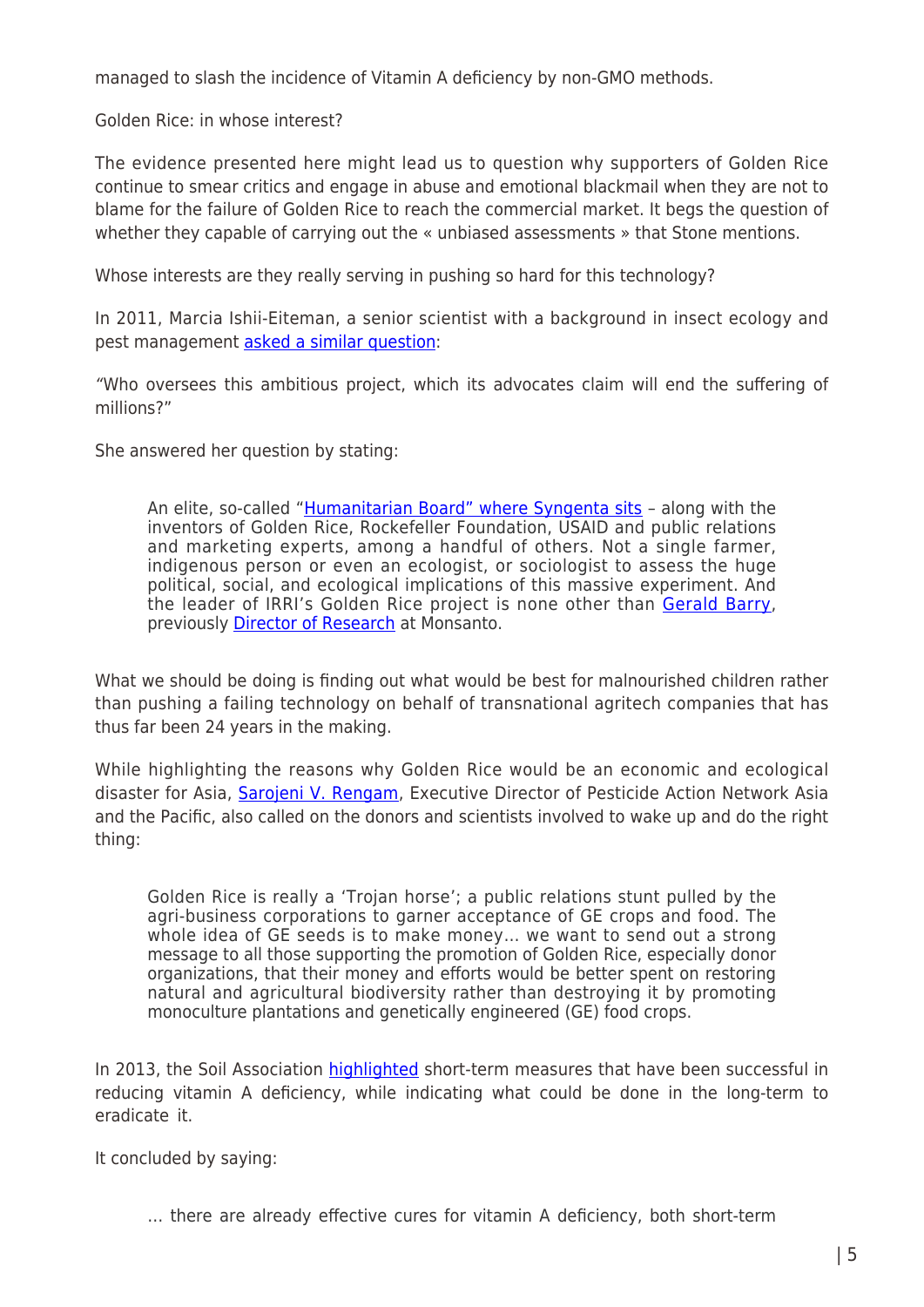and long-term, we know that these work, and we know that the long-term solutions solve not just the problem of vitamin A deficiency, which does not occur in isolation, but the wider problem of multiple vitamin deficiency.

If all the resources poured into Golden Rice had been diverted to facilitating these solutions, perhaps even greater progress would have now been achieved in tackling vitamin A deficiency and addressing the broader issues of poverty.

However, one obstacle has been the Philipinne government's cooptation to the agenda of transnational corporations and the WTO and the revolving door that exists between government, academia and corporations (as Belinda Espiritu outlines [here\)](http://www.globalresearch.ca/the-battle-against-gmos-in-the-philippines-confronting-wto-towards-mainstreaming-sustainable-agriculture-in-the-country/5463069).

In order to tackle disease, malnutrition and poverty, you have to first understand the underlying causes – or indeed want to understand them. [Walden Bello notes](https://bernemabalay.wordpress.com/2014/09/17/a-critical-reflection-on-neoliberal-globalization-in-the-philippines/#_ftn63) that the complex of policies that pushed the Philippines into an economic quagmire over the past 30 years is due to 'structural adjustment', involving prioritizing debt repayment, conservative macroeconomic management, huge cutbacks in government spending, trade and financial liberalization, privatization and deregulation, the restructuring of agriculture and exportoriented production.

Whether it concerns The Philipinnes, *[Ethiopia](http://www.globalresearch.ca/sowing-the-seeds-of-famine-in-ethiopia/366)*, [Somalia](http://www.globalresearch.ca/somalia-the-real-causes-of-famine/25725) or [Africa](http://www.worldhunger.org/opinions/bello_afag/) as a whole, the effects of IMF/World Bank 'structural adjustments' have devastated agrarian economies and made them dependent on Western agribusiness, manipulated markets and trade.

And GMOs are now offered as the 'cure' to 'boost productivity' or to tackle poverty-related diseases.

These are the huge issues that the pro-GMO agritech lobby does not like to discuss, though, not least because it advocates such policies and benefits from them, as Espiritu demonstrates in her piece. But any discussion of these issues brings up the predictable abuse of it all being just « [anti-capitalist twaddle](https://twitter.com/search?q=%22anti-capitalist%20twaddle%22&src=typd)« .

But that's the whole point isn't it? Anything to close down open debate.

La source originale de cet article est Mondialisation.ca Copyright © [Colin Todhunter](https://www.mondialisation.ca/author/colin-todhunter), Mondialisation.ca, 2016

Articles Par : [Colin Todhunter](https://www.mondialisation.ca/author/colin-todhunter)

## A propos :

Colin Todhunter is an extensively published independent writer and former social policy researcher. Originally from the UK, he has spent many years in India. His website is www.colintodhunter.com https://twitter.com/colin\_todhunter